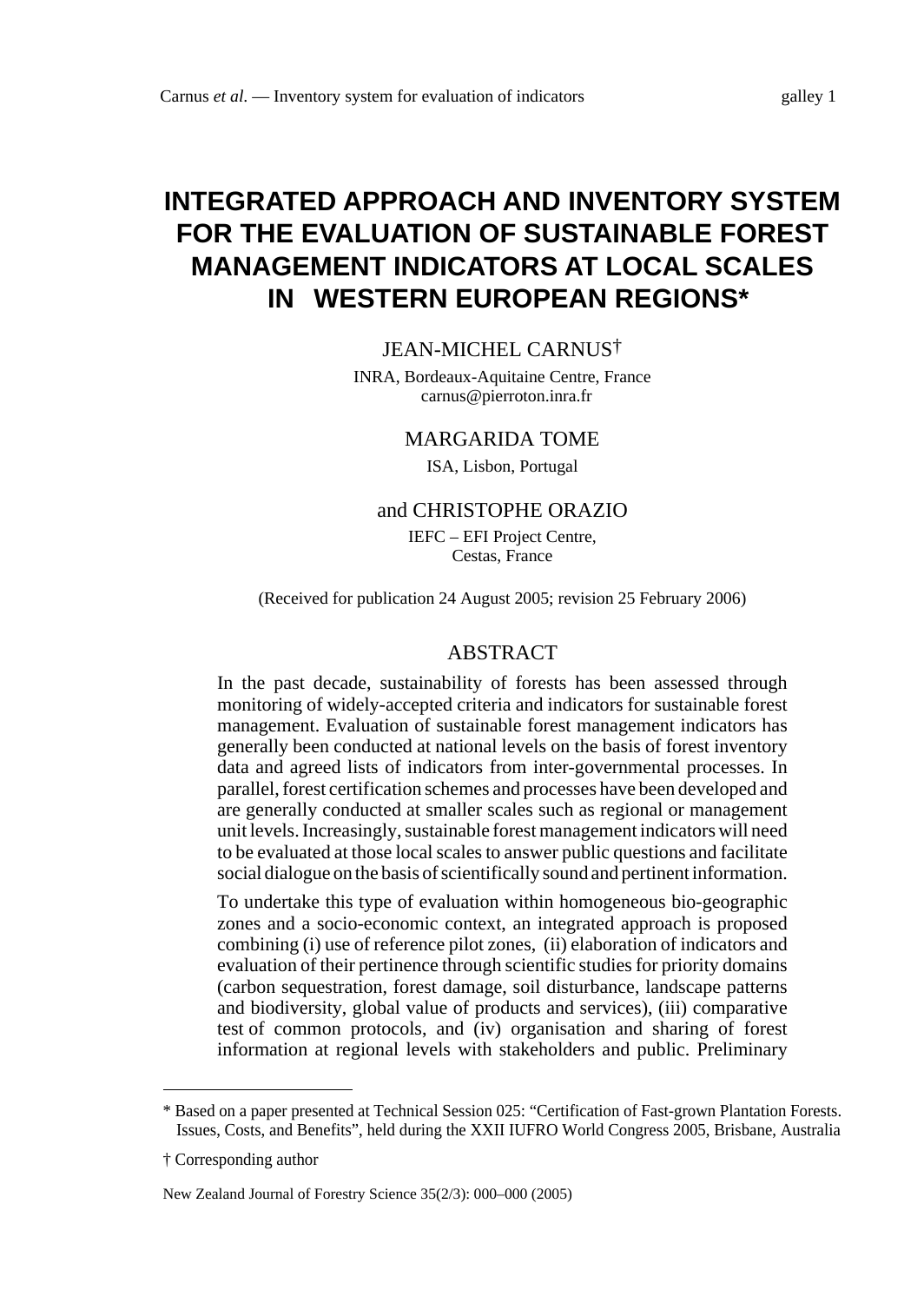testing has been carried out on key indicators corresponding to priority issues for planted forests of European Atlantic regions.

#### **Keywords**:

## **INTRODUCTION, CONTEXT, AND RATIONALE**

In the decade since the Rio summit in 1992, held to find answers to the global problems of forest degradation and destruction internationally, there has been a world-wide development of governmental and non-governmental mechanisms to adopt ecological, economic, and socially acceptable forest management standards, to evaluate the conformity of practices to those standards, and to assess the sustainability of forests using mutually agreed principles and a set of criteria and indicators to monitor changes in valued forest system components. These criteria and indicator systems have been developed through nine main inter-governmental processes covering most world forests and 150 countries (FAO 2001). Among them, the Pan European process and related criteria and indicator system has evolved through the successive Ministerial Conferences for the Protection of Forests in Europe since 1990; based on six well-known criteria (*see* Box 1), it currently includes a set of 35 quantitative indicators and 17 qualitative indicators

(MCPFE 2003). Reporting and monitoring of criteria and indicators are conducted at national level and many indicator values are derived from national forest inventories (e.g., MAP 2000). Even though most principles and criteria are common to all processes, there are still large differences between countries in number, content, and evaluation method of sustainable forest management indicators, as well as burning questions about their pertinence and how they can apply or be improved in the particular context of plantation forests.

In parallel, "soft law" mechanisms (Hickey 2004) such as forest certification schemes have been developed in many countries to determine, through third party transparent evaluation, whether forest management satisfies preestablished standards. Though Forest

#### **Box 1**

In Pan European process for sustainable forest management, indicators are organised in six chapters called criteria :

- C1: Maintenance and Appropriate Enhancement of Forest Resources and their Contribution to Global Carbon Cycles
- C2: Maintenance of Forest Ecosystem Health and Vitality
- C3: Maintenance and Encouragement of Productive Functions of Forests(Wood and Non-wood)
- C4: Maintenance, Conservation, and Appropriate Enhancement of Biological Diversity in Forest Ecosystems
- C5: Maintenance and Appropriate Enhancement of Protective Functions in Forest Management (notably soil and water)
- C6: Maintenance of other socio-economic functions and conditions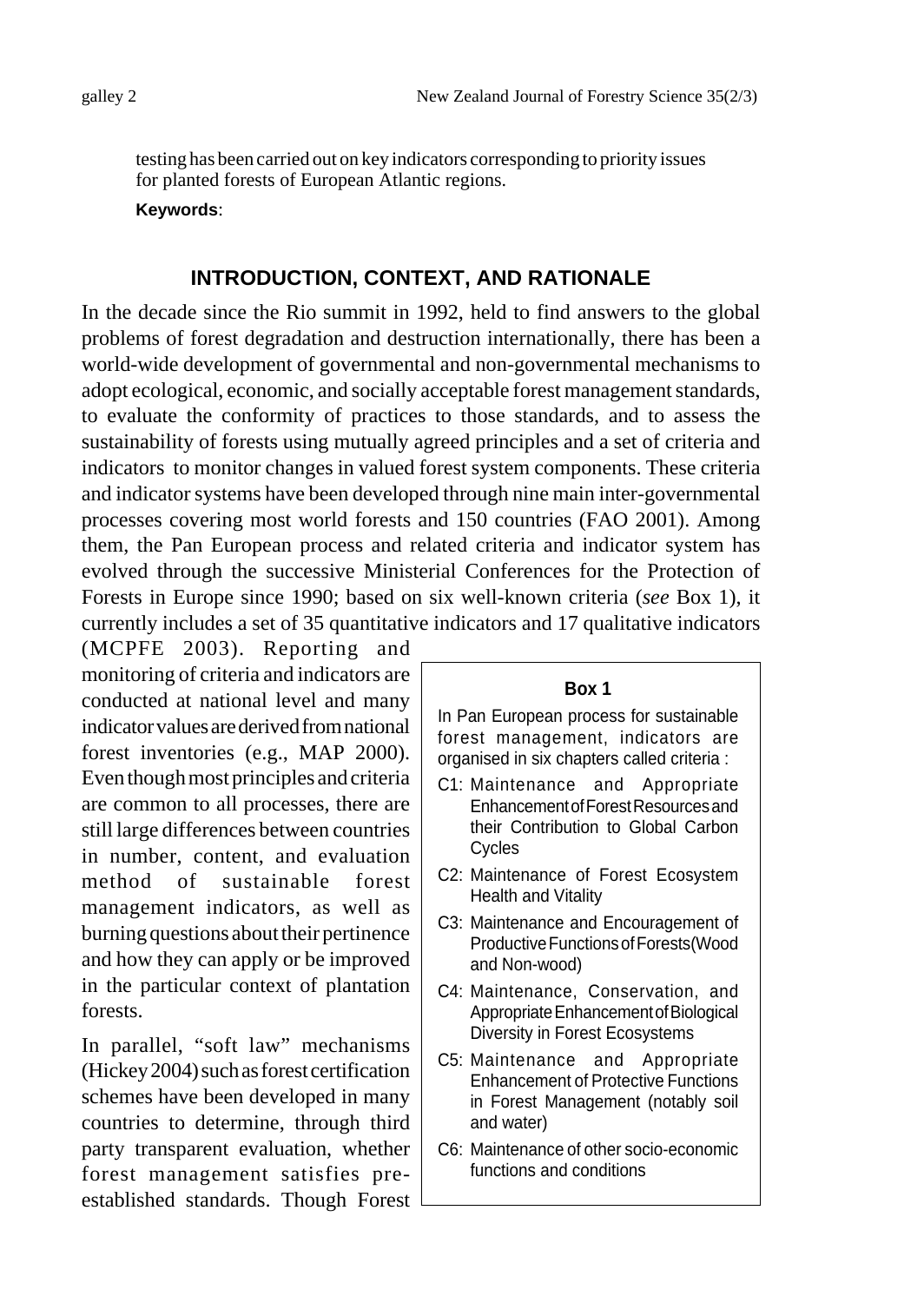Certification Schemes work in different ways around the world given the variety of ecological, socio-economic, and political situations, they are generally implemented at operational scales such as regional or management unit level where forest owners or managers are collecting a lot of data and information for reporting and monitoring purposes that could be used by criteria and indicator systems. All Forest Certification Schemes endeavour to conform with international governmental forestry principles and criteria for sustainable forest management, recognise the need to address simultaneously the three pillars of sustainability, and include requirements in terms of forest operations and planning, public consultation as well as maintenance of forest status and biodiversity, protection of soils and water, and social and cultural values. The rate of certification has been very high since 1995 and total certified forest area was close to 200 million ha in 2005.

However, irrespective of the degree of implementation of intergovernmental processes, or of forest certification schemes, it increasingly appears that the enforcement of forest management standards and the assessment of sustainable forest management criteria and indicators at various levels (international, national, subnational) require efforts in research and development (FAO 2004) in order to assist foresters, land-use planners, and policy-makers to adjust their practices and decisions and to facilitate dialogue on sustainable forest management. In particular, as demonstrated in the Canadian Model Forest Network, subnational and local levels (or meso scales such as watersheds, landscapes, regional territories) are very appropriate for sustainability assessment because of the possibility of adapting forest management and improving forest operations through close interactions between socio-economic factors, local authorities, and end-users and links with forest certification schemes.

#### **Rationale**

Criteria and indicators are still in the developmental stage and there are many issues such as scientific pertinence, continued relevance, and effectiveness of indicators that need to be resolved to make them fully operational (FAO 2004).

- Some indicators are based largely on empirical concepts, and therefore require an improved knowledge of forest ecosystem functioning (e.g., impact of regeneration status on biodiversity); however, comprehensive ecosystem assessments are generally complex, costly, and impractical for sustainable forest management monitoring purposes.
- Existing indicators by their definition or their implementation are often not pertinent, because they can change independently of the real status of the forest (e.g., number of staff members in charge of forest health monitoring, part of forestry in the National Product, defoliation).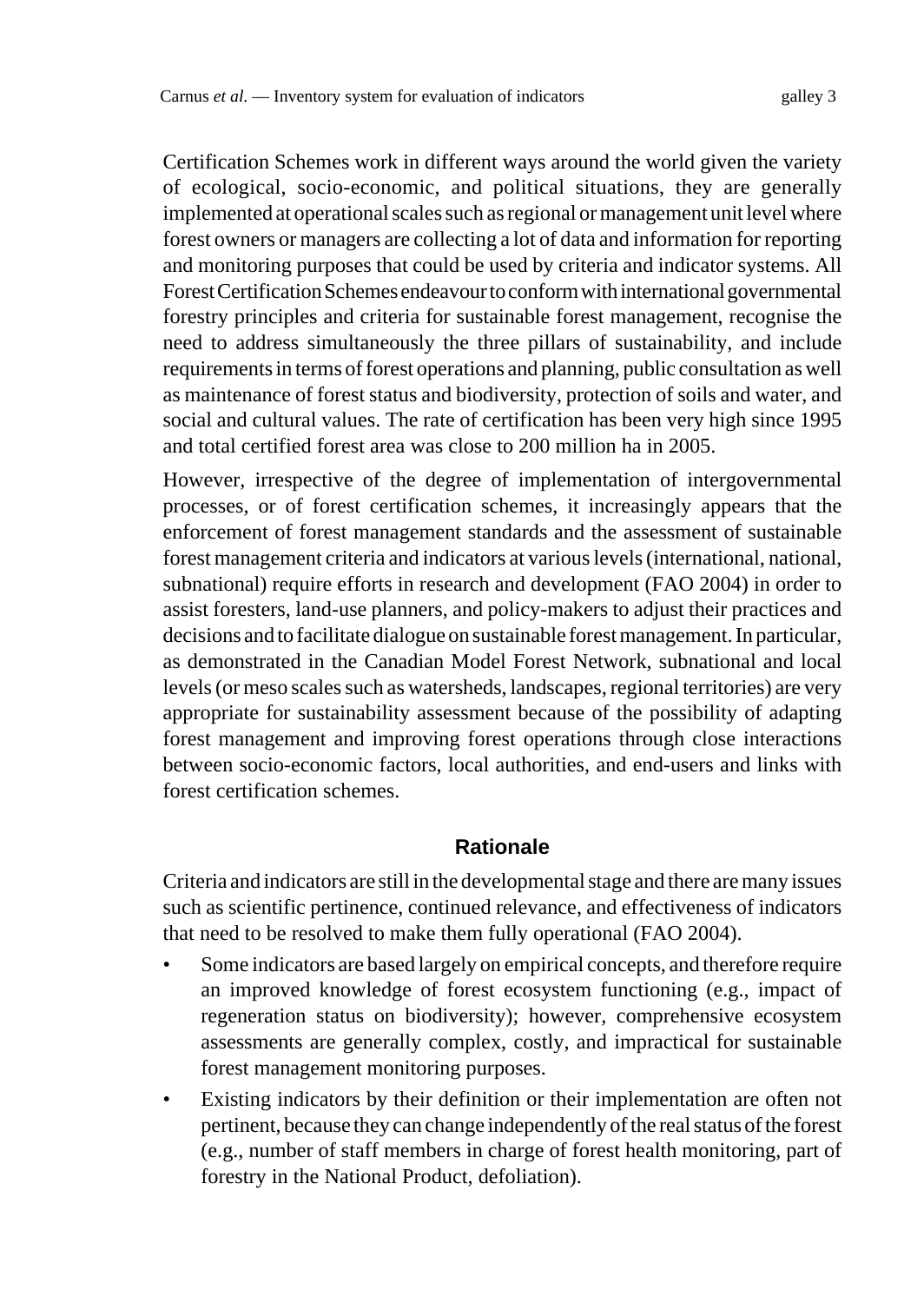• Availability and representativeness of data are often limited, specially at meso scales, regarding environmental and social issues such as non-wood products, biodiversity, water protection, social and cultural values, public access.

Until now, the elaboration and selection of indicators have been guided largely by convenience and availability of data, as well as scientific pertinence; for example, in some domain areas of pan-European criteria (C4 or C6 for example), it appears that the indicator-based approach and tools have been applied and used before being fully validated. Thus, better understanding of current sustainable forest management indicators and development of new ones are required, as well as development of methodologies to measure and monitor them in a cost-effective way over various spatial and temporal scales.

In this context, the paper focuses on the measuring at local level of a range of sustainable forest management indicators in the framework of the Ministerial Conferences for the Protection of Forests in Europe, using a multi-resource inventory system and an integrated approach combining:

- (i) use of reference forest pilot zones within homogeneous bio-geographic zones and the socio-economic context of the European Atlantic Regions;
- (ii) elaboration of indicators and evaluation of their pertinence through scientific studies for priority domains (carbon sequestration, forest damage, soil disturbances, landscape patterns and biodiversity, global value of products and services);
- (iii) test and evaluation of sampling methods and harmonised protocols, and
- (iv) organisation of forest information at regional levels and sharing with stakeholders and public.

The work has been conducted in the frame of a European Union funded project (FORSEE\*) gathering expertise from a consortium of 24 scientific and technical partners from four European Union countries (France, Ireland, Portugal, Spain). In this paper, methods and preliminary results are presented for key indicators corresponding to priority issues for planted forests of the European Atlantic regions.

## **MATERIAL AND METHODS**

The main components are summarised in Fig. 1, and the methods are described below for:

phase 1/ selection of pilot zones and indicators by expert panels

<sup>\*</sup> Project funded by INTERREG III B Atlantic Area — www.iefc.net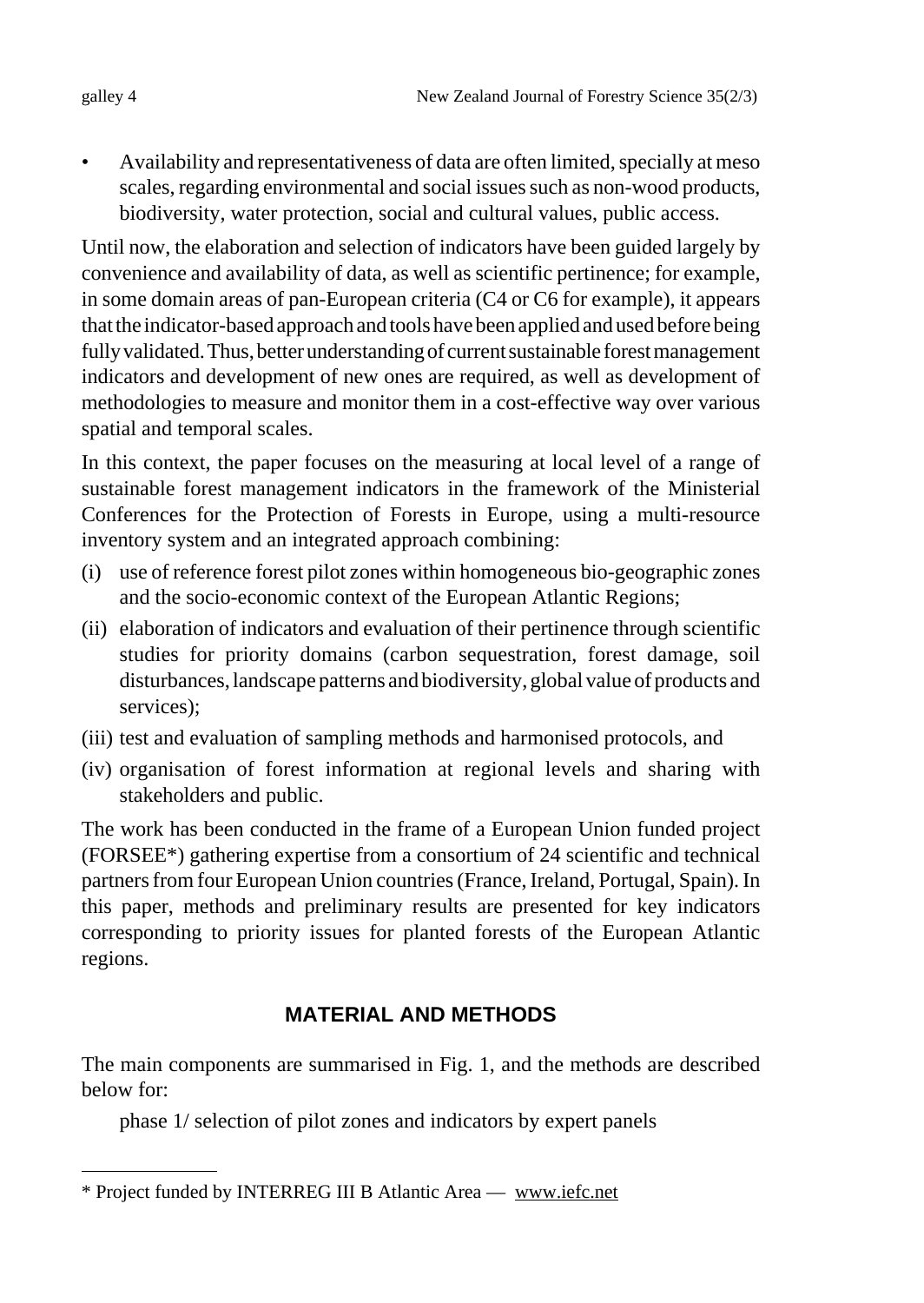phase 2/ elaboration of harmonised protocols and data collection phase 3/ analysis of data, assessment of costs and dissemination

## **Selection of Representative Forest Pilot Zones**

Definition and setting up of reference pilot zones for sustainable forest management was conducted on the basis of a combined analysis by expert scientists for each sustainable forest management criterion and forest owners associations from all regions. The rationale for the choice and definition of the pilot zones was to be able to demonstrate sustainable forest management in the long term through improved sustainability assessment methods and pertinent quantitative indicators at levels intermediate between the forest management unit level and the regional or national level.

Main criteria used for definition and design of the pilot zones included:

- Size: large enough to be pertinent at landscape level (inclusion of watersheds and rural territories grouping several communes in counties) and to be informative at other levels (forest management unit or regional)
- Location: representative of regional bio-geographic conditions (climate, soils, elevation, hydrography)
- Forest types: representative of main tree species and cultivated forest ecosystems (IEFC 2000), and of forest ownership and management units
- Forest uses: each zone includes multiple use of forests including wood production (recreation, conservation, water protection)
- Data: availability of monitoring data and presence of long-term experimental sites within the zone
- Interfaces: possibility of information transfer and facilitating of dialogue between foresters, local authorities, and end-users.

Most of the pilot zones follow administrative boundaries (several communes or counties) to facilitate access to socio-economic data, and include natural physiographic units (watersheds, natural landscapes). At this stage, it seems that flexibility on the pilot zone size and limits is required in order to adapt to the local context: some of the indicators will be estimated on the basis of a larger area, or on a smaller area depending on the domain of concept. The main characteristics and location of the forest pilot zones for European Atlantic regions are summarised in Table 1 and the attached map.

## **Selection of Indicators and Expert Panels**

The choice of the indicators to test or improve was based primarily on the Pan European process and on the improved list of quantitative indicators from the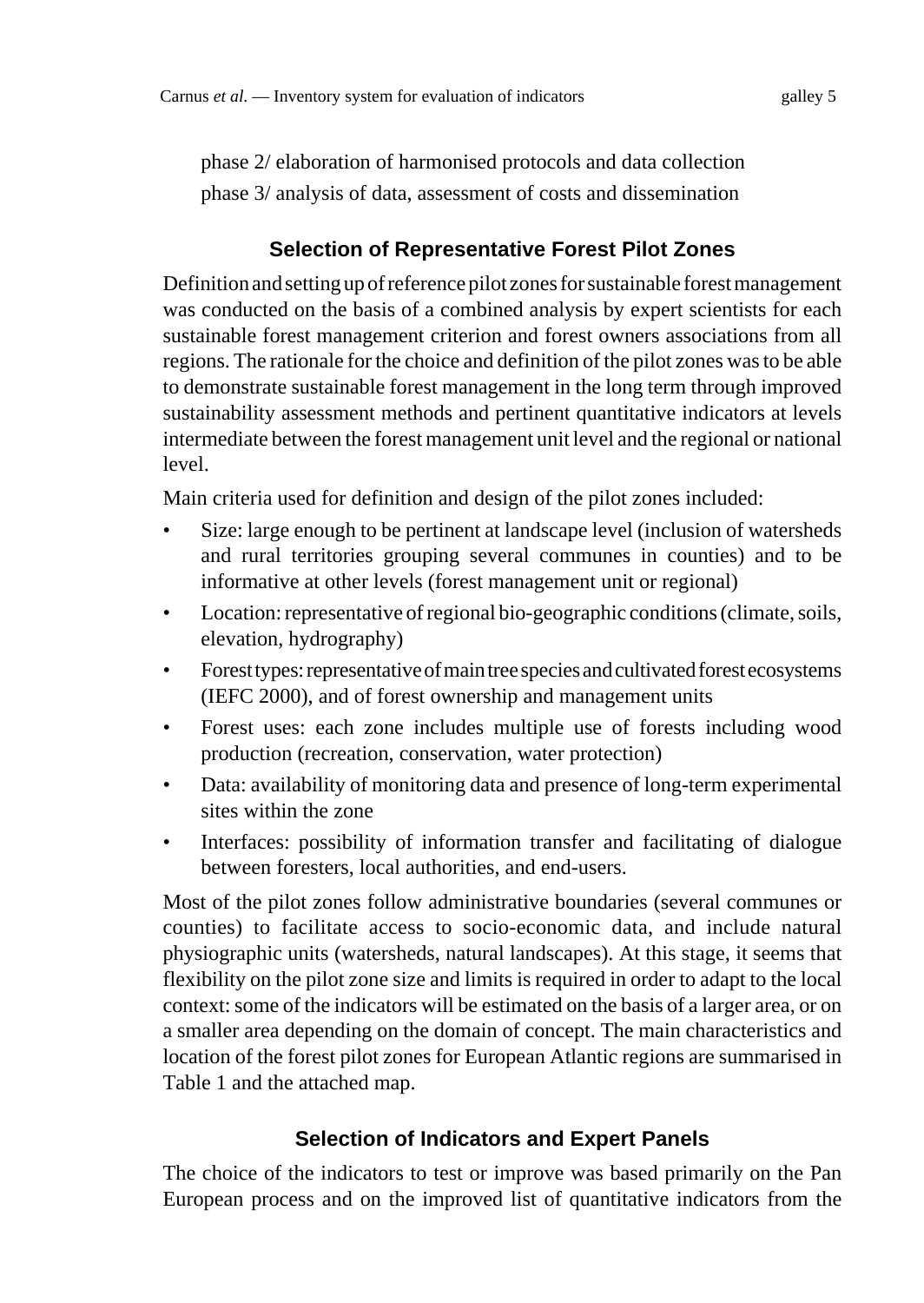"Fourth Ministerial Conference for the Protection of Forests in Europe" in Vienna (MCPFE 2003), but a large range of indicators from other sources has been also considered by the expert panels for the assessment of each criterion C1 to C6. Expert panels included for each region representatives of public and private forest owners, national and territorial authorities, and scientific experts.

One of the most important factors in the choice of indicators was **relevance**, given regional environment and economic context: making sure that the indicator was in fact related to the perceived sustainability of forest management in the pilot zone, and that any changes in its estimated value accordingly reflected a change in the forest system. At this stage, it was considered that there was too much uncertainty in the estimation process to be able to benchmark indicators. Also, any indicator relevant only at national or management unit level, but not at pilot zone or regional level, was not considered.

The second factor taken into account for the choice of indicators was the **feasibility** constraint related to the project timeframe and resources. The experts were invited to select only indicators that had a chance of being evaluated within 3 years.

The third factor was the need to concentrate scientific efforts on indicators that require **improvement** or development of measurement and inventory methods; when existing tools are providing good and reliable data, there is no need to conduct in-depth investigations on this topic (for example, this is usually the case with wood volumes estimated through the national forest inventories in the European Atlantic Regions).

#### **Elaboration of Harmonised Protocols for Indicator Evaluation**

The second phase of this integrated approach involves a review of current indicator monitoring methods in the four countries involved, and the design of a common framework with harmonised protocols to be tested for indicator evaluation in all regions on the basis of the indicators selected in Phase 1. Protocols were developed by expert panels for each criterion and group of indicators, and harmonised through combined technical committee and inter-group meetings. The protocols involve three main task types currently carried out for each pilot zone:

- (1) Mapping: A common list of basic maps and spatial analyses to apply to them have been defined.
- (2) Field work: In each pilot zone about 100 plots are sampled according to the harmonised field protocol, collecting data for all the criteria for sustainable forest management.
- (3) Surveys of forest owners and analyses of socio-economic statistics are conducted in each pilot zone or region taking into account local specificities but using a common framework.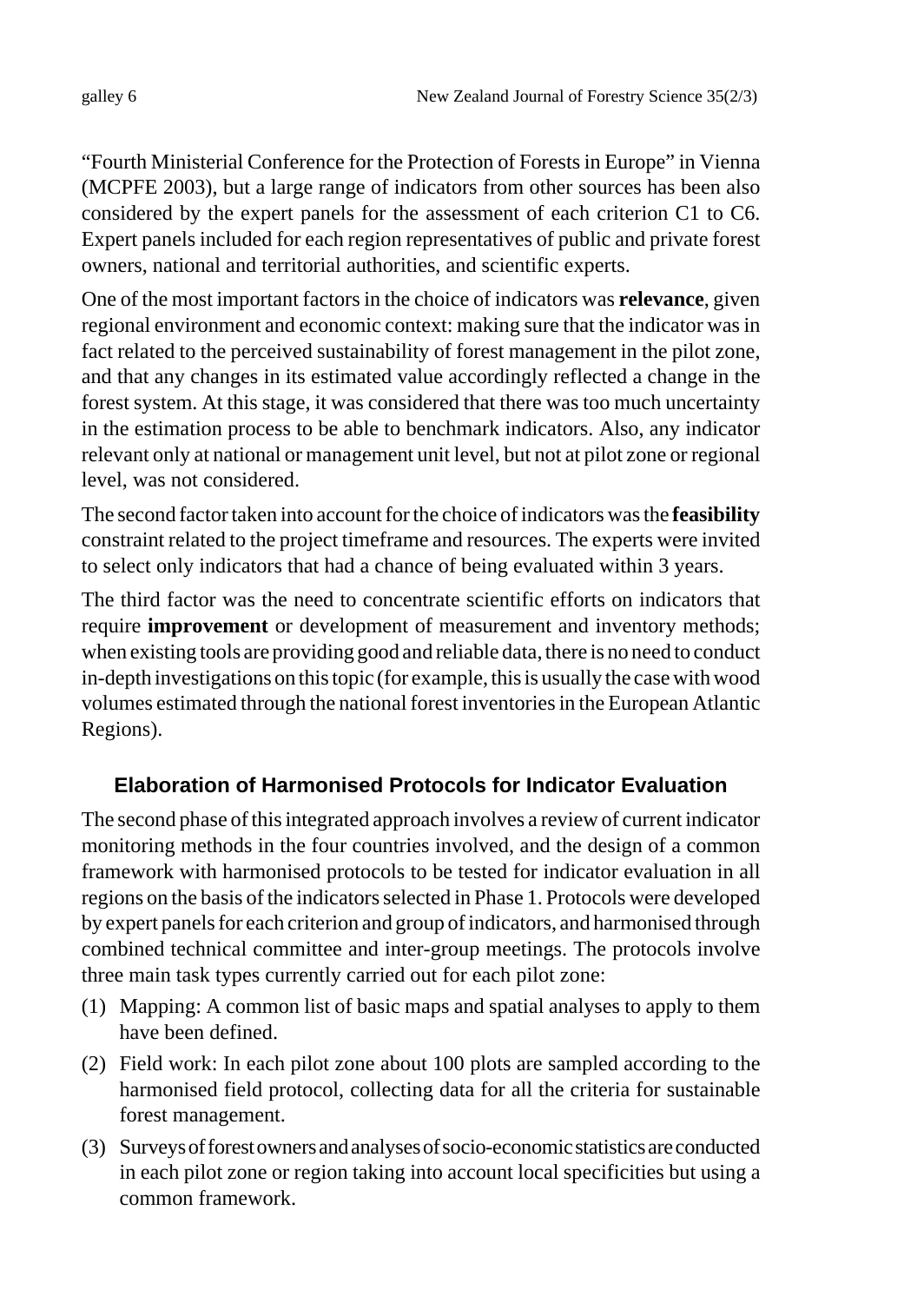#### **Specific Scientific Studies for Evaluation of Pertinence and Development of Methodologies**

In parallel with direct indicator evaluation through harmonised protocols, the approach includes specific in-depth studies for elaboration and improvement of indicators. It is well documented that scientific background is lacking in many sustainable forest management fields such as biodiversity (Marchetti 2004) for the selection, evaluation, and monitoring of sustainable forest management indicators. As part of the integrated approach, specific studies were conducted in some regions for each criterion that could be used, and then tested at a further stage in all pilot zones. The allocation of research study topics between regions was based on regional priorities and on research needs and existing research programmes (Table 2); all criteria were considered, except C3 (maintenance and encouragement of productive functions of forests) which is already well-documented.

The perspective of the development of forest plantations as carbon offsets or sinks and potential carbon markets under the Clean Development Mechanisms of the Kyoto Protocol (Carle *et al*. 2002) led the participants to conduct four co-ordinated in-depth studies to improve C1 indicators and supporting indicators for carbon, producing allometric functions, or volume/weight ratio required for understorey carbon assessment. The specific study for C2 was conducted on poplar plantations in Castille y Leon (Spain) to improve and validate forest health indicator protocols (Stanford *et al.* 2003). The specific on biodiversity indicators (C4) in Aquitaine (France) aimed at identifying the key parameters (at landscape and stand level) required to estimate global (all taxa) diversity of a forest system. Specific study in Basque country (Spain) on soils will mainly provide methods to assess forest soil sustainability in mountainous areas, and also provide accurate pedo transfer functions. The C6 specific research aimed at improving methods to assess total economic value of forests (Mendes 2005) incorporating new parameters such as biodiversity values or harmonised data on employment, and using results from other investigations (carbon stock estimation in C1). Detailed methods and results from these specific studies are not discussed in this paper.

# **PRELIMINARY RESULTS Selected Indicators for Evaluation**

Selected quantitative indicators currently evaluated are detailed in Tables 3 and 4 with regional priorities:

• Well-documented and reliable indicators are not considered further (e.g., wood volumes provided by national forest inventories, protection forest areas); nevertheless, some indicators such as forested areas or growing stock have been selected for comparison of definition, method, and benchmarking with international standards (IPCC 2000; FAO 2000).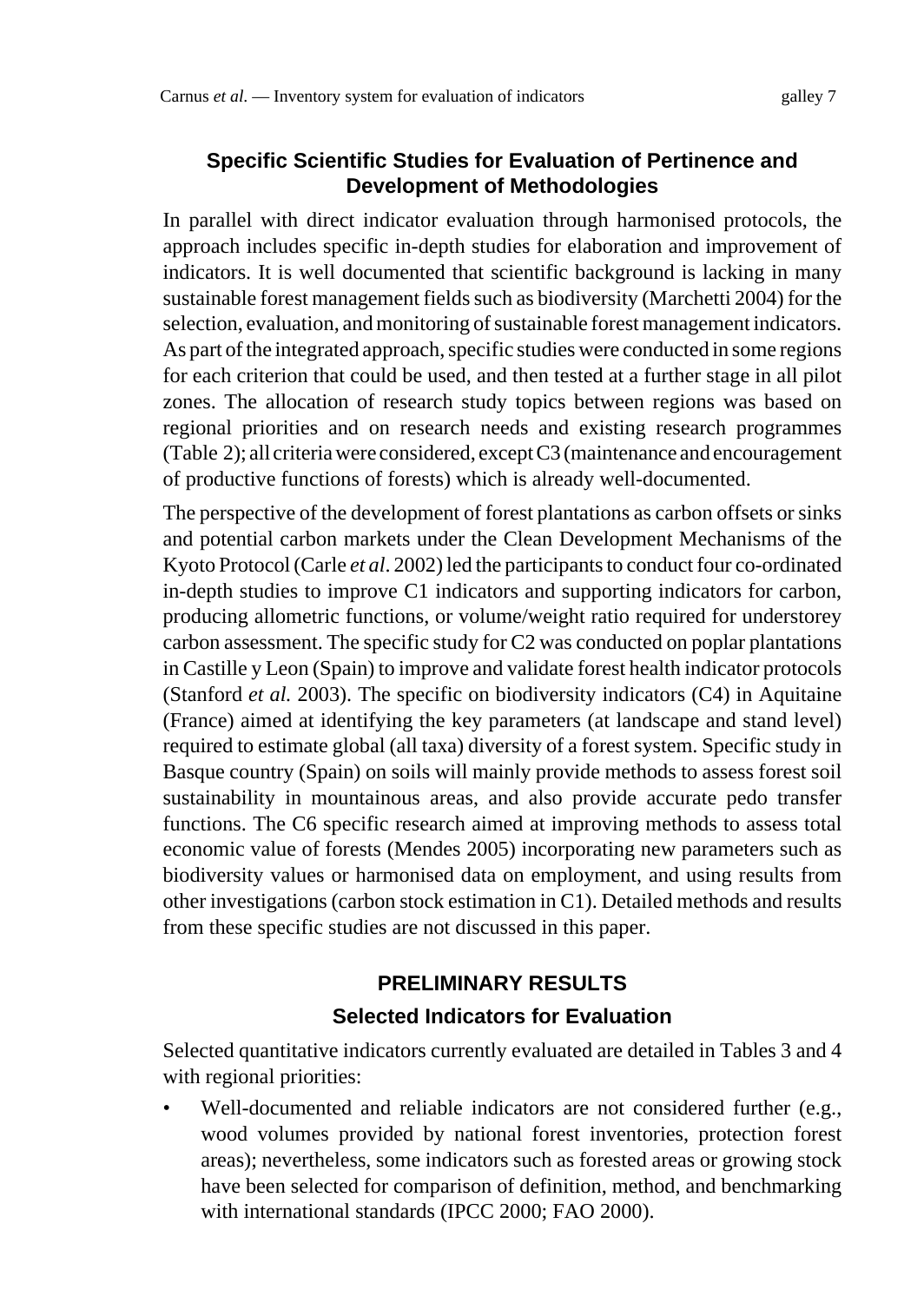- Indicators are included for which a more complete or accurate estimation needs to be provided than is currently given by the official statistics (for example forest employment or carbon stocks indicators).
- Selected indicators include those to be evaluated through alternative methods, in order to compare results and validate or invalidate the existing methods (for example, carbon stock estimated from global expansion factors is compared with estimation from individual tree parameters and incorporation of missing carbon pools).
- Some indicators are to be tested for pertinence through evaluation of verifiers based on intensive data collection and correlation studies between the estimated indicator and the real status of the system (for example, biodiversity indicators will be checked against multi taxa inventories).
- Finally, some indicators have been kept in the selection because there are no current reliable data for their evaluation and the objective is to generate a reference value (dead wood, damage, non-wood products) for future monitoring

# **Harmonised Field Protocols**

The elaboration of harmonised field protocols was considered essential for the comparability of the results. The selected indicators list implies the collection of traditional forest inventory data, such as tree diameters and heights, as well as additional data not usually available from current forest inventories: damage, dead wood (snags and logs), soil carbon, shrub biomass, biodiversity. The harmonised field protocols include the following guidelines:

- Field measurements occur in plots systematically spread over the pilot zones  $-\alpha$  grid of 1 km  $\times$  1 km is one of the most common sampling intensities, except for some areas where sampling intensity could be based on a pre-fixed sampling error from previous forest inventory.data
- On each sampling location, previously marked on photo-interpreted ortophotomaps, the following cluster of four plots, 50 m from each other and in a cross design, and two transects will be implemented (Fig. 2 and 3):
	- (1) National Forest Inventory plot following the protocol established by the National Forest Inventory of each country for tree and stand characterisation; soil and understorey carbon is also evaluated in this plot.
	- (2) International Co-operative Programme\* spirals following the International Co-operative Programme European Forest protocol (ICP 2004) and sampling the 20 trees closest to plot centre.

<sup>\*</sup> International Co-operative Programme on Assessment and monitoring of Air Pollution Effects on Forests www.icp-forests.org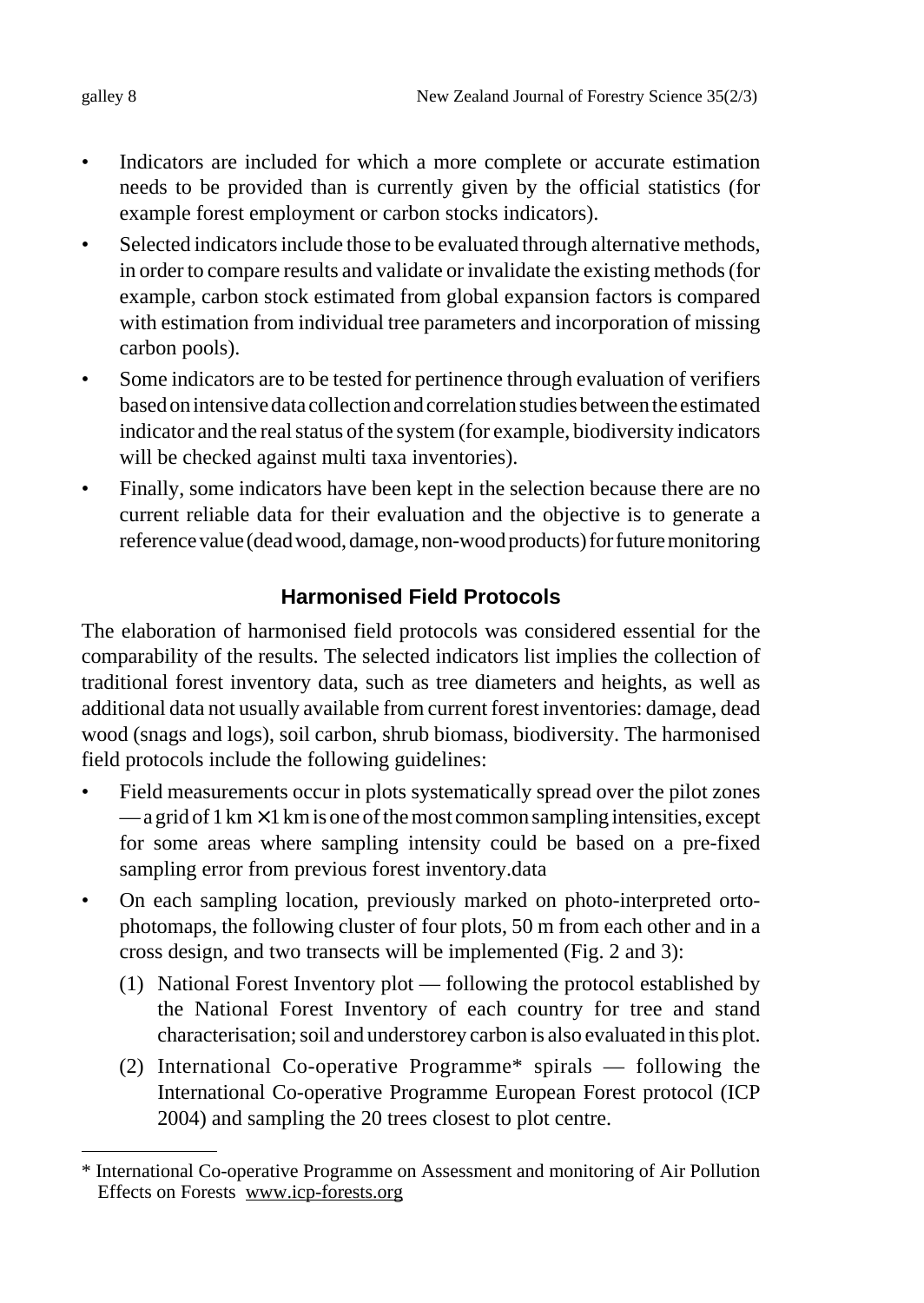- (3) Snag plot in one of the International Co-operative Programme plots, all snags within a fixed radius (defined according to the National Forest Inventory plot) are sampled.
- (4) Deadwood and soil perturbation transects linking the centres of the plots where dead wood in logs, and soil perturbations, will be sampled.

The sampling unit should be installed, wherever possible, inside the target strata defined by the National Forest Inventory plot, with the satellite plots falling inside the same strata in order to avoid samples that are partially outside the target strata; for that, the sampling device can be rotated around the National Forest Inventory plot (*see* Fig. 2); rotation may also be aimed at maximising its coincidence with ecotones or slopes.

Data collected in the National Forest Inventory plot include:

- Characterisation of the site: GPS position; azimuth; slope; topography; recent forest management activities; piled wood; recent stumps; soil description; soil disturbances; fire scars; signs of erosion and compaction; signs of game or grazing; silvicultural system.
- Tree variables: species; diameter at breast height; height; height to the base of live crown; age-class; polar co-ordinates relative to plot centre; age in even-aged stands.
- Understorey survey: understorey use; number of species; vertical and horizontal structure; species in the shrub strata; phytovolume (area covered by shrubs  $\times$ mean height of shrubs); regeneration.
- Soil characterisation: litter floor sampling (fresh, partially decomposed, decomposed); soil samples for the 0–30 cm and 30–60 cm depths (Fig. 4).

Inventory of snags: as in the snag plot.

Forest health and vitality: as in the International Co-operative Programme plots

Data collected in the snags sample plot include identification and characterisation of all snags inside the plot (tree variables, decomposition status, fauna signs). In the International Co-operative Programme plots, the 20 trees closest to the plot centre (search done on a spiral) will be analysed for symptoms/signs, affected part, agents, tree variables. In the deadwood transects all fallen logs (length >1 m, diameter > 7.5 cm) intersecting the transect will be identified, diameter on the intersection point will be measured, and decomposition status registered. The soil samples collected in the National Forest Inventory plot will be mixed, by soil depth, in a composite sample for the determination of the main physical and chemical characteristics.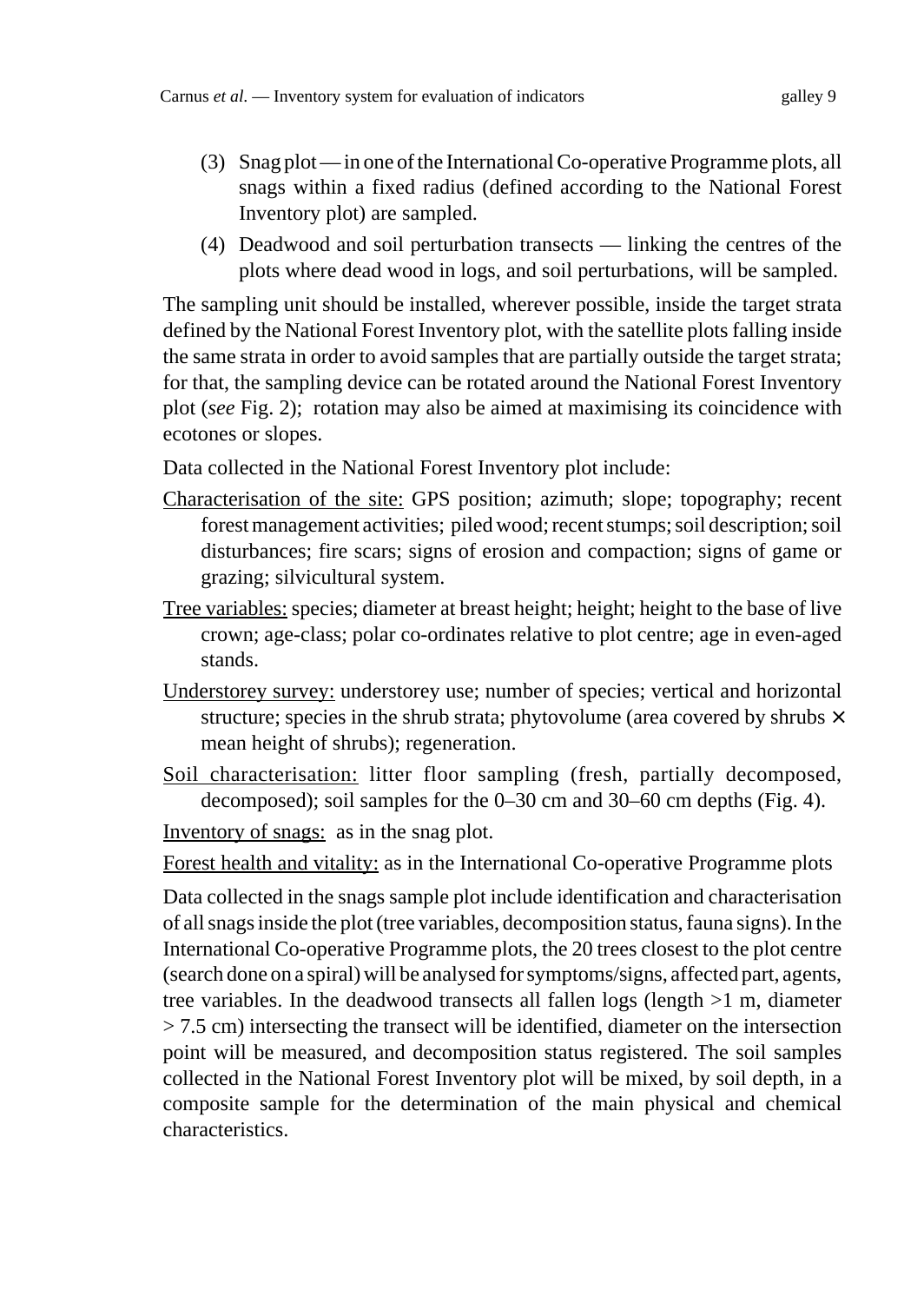## **Harmonised Socio-economic Strategy**

Detailed inventory of data for socio-economic indicators related to the pilot zones has confirmed the heterogeneity of data coming from the official statistics and the lack of data for evaluation of some socio-economic quantitative indicators from Criteria 3 and 6.There are also large differences between regions and countries in defining the forest-based cluster and the boundaries of the system. The next steps of the project include:

- A SWOT analysis of the regional data available, currently performed to improve the accuracy and comparability of the data, and the sharing of experience from all regions involved.
- When data are missing (e.g., about services or non-wood goods), a first reference value will be provided through a harmonised survey currently being conducted with the forest owners.

## **Costs of Indicator Evaluation**

The assessment of the cost of the evaluation of each indicator will be provided during the final phase after data collection. The issue of indicator measurement cost is important for the implementation of future monitoring at local to regional levels. Preliminary costs have been established for Criterion 1 indicators, including supporting indicators for carbon evaluation. Indicative values (including salary, travel expenses, consumables, specific tools, data cost-base 2004) ranging between 70 and 10,000 euros / indicator / region have been obtained.

## **CONCLUDING REMARKS**

Scientific pertinence and feasibility of sustainable forest management indicators are important issues to address to promote continuous improvement of plantation forest management and adaptation to environmental and market changes.

Intermediate levels (landscape ecosystems, rural territories, and regions) are pertinent scales for sustainability impact assessment of forest management and for the evaluation of ecosystem services such as maintenance of biodiversity, purification of air and water, regulation of water flow, soil conservation, carbon sequestration, and socio-economic functions of forest plantations.

It also appears that intermediate levels are the most appropriate for fostering communication, facilitating dialogue between foresters and society, and for linking local operational implementation of sustainable forest management and certification schemes with intergovernmental processes at national levels.

Within large and coherent bio-geographic and socio-economic zones, integrated approaches combined with regional prioritisation can provide an appropriate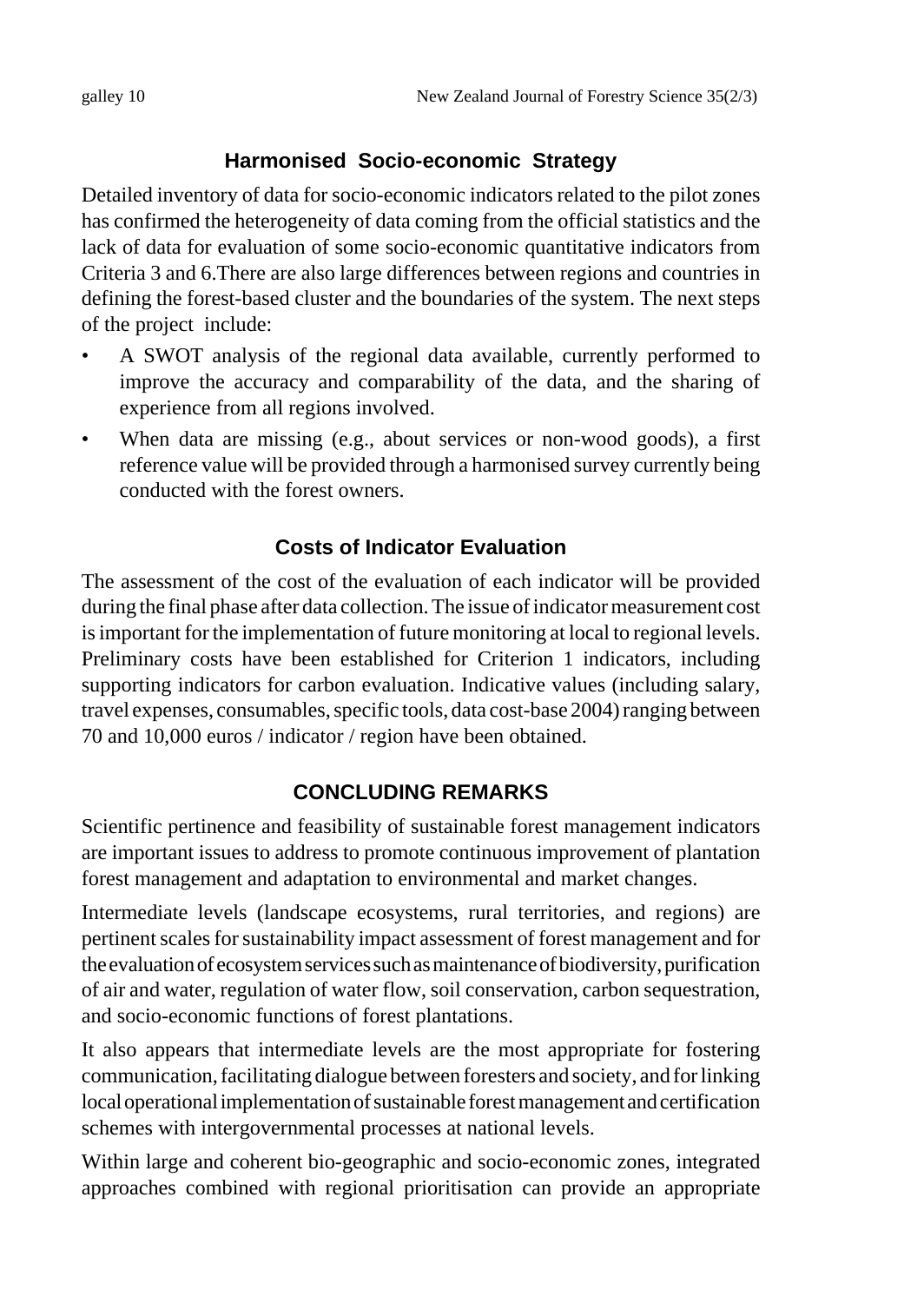framework to develop and improve criteria and indicators. The establishment of a network of forest pilot zones where field-based measurements and socio-economic surveys are harmonised and combined with long-term monitoring and National Forest Inventory, is a promising approach

- for conducting co-ordinated scientific programmes for improving indicators and
- for transferring this knowledge to forest managers and other stakeholders.

Parallel development of indicators for all criteria at regional scales and comparison of evaluation methods between regions of different European Union countries show the lack of data for biodiversity and socio-economic related criteria, the heterogeneity of methods and of data quality, and the difficulty of harmonisation; preliminary results also indicate the limits and costs of some existing indicators.

As demonstrated through the development of this integrated approach, networking facilities and co-operation can be developed at those intermediate levels to check robustness of extended inventory tools, and to contribute to the harmonisation of indicator evaluation methods and comparability of results between regions and countries within the Ministerial Conferences for the Protection of Forests in Europe process. Further work is required to broaden the approach to other criteria and indicator processes, and issues that surround indicator development, understanding, and measurement.

#### **REFERENCES**

- CARLE, J.; VUORINEN, P.; DEL LUNGO, A. 2002: Status and trends in global forest plantation development. *Forest Products Journal 52(7)*: 3–13.
- FAO 2000: Geneva Timber and Forest Study Papers, No. 17. United Nations Food and Agriculture Organisation. 467 p.
- ––––2003: Criteria and indicators for sustainable forest management: a compendium.
- *United Nations Food and Agriculture Organisation, Forest Resources Division*, *Forest Management Working Paper 5*. Not cited
	- ––––2004: Expert consultation on criteria and indicators for sustainable forest management. *United Nations Food and Agriculture Organisation, Discussion Paper 3*.
	- HICKEY, G.M. 2004: Regulatory approaches to monitoring sustainable forest management. *International Forestry Review 6(2)*: 89–98.
	- ICP 2004: "Manual on Methods and Criteria for Harmonized Sampling, Assessment, Monitoring and Analysis of the Effects of Air Pollution on Forests". United Nations Economic Commission for Europe: Convention on Long-Range Transboundary Air Pollution. International Co-operative Programme on Assessment and Monitoring of Air Pollution Effects on Forests. 77 p.
	- IEFC 2000: "Forest Atlas of the South Atlantic European Arc". 78 p.
	- IPCC 2000: IPCC Special Report on Land Use, Land-Use Change and Forestry. International Panel on Climate Change (IPCC) special report. 30 p.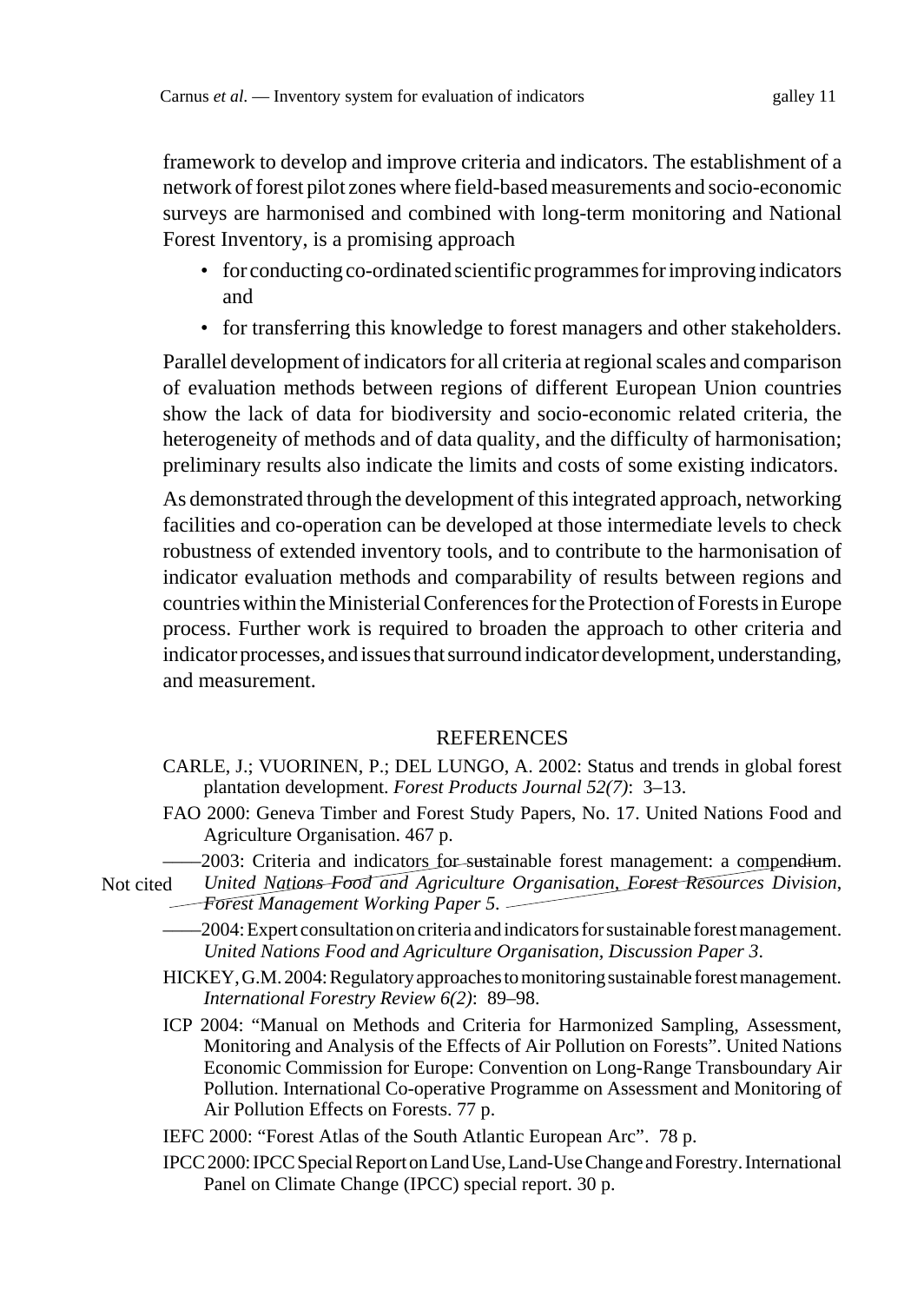- MAP 2000: "Indicators for the Sustainable Management of French Forests". French Ministry of Agriculture and Fisheries. 129 p.
- MARCHETTI, M. (Ed.) 2004: Monitoring and indicators of biodiversity in Europe from ideas to operationality. *EFI Proceedings N*° *51*.
- MCPFE 2003: "Improved Pan European Indicators for Sustainable Forest Management". Ministerial Conferences for the Protection of Forests in Europe Liaison Unit, Vienna.
- MENDES, A.; CARVALHO, M.S. 2005: Portugal. Pp. 331–352 *in* Merlo. M.; Croitoru, L. (Ed.) "Valuing Mediterranean Forests: Towards Total Economy Value". CAB International, Wallingford, Oxon (UK).
- STANFORD, M.G.; COOPS, N.C.; DUDZINSKI, M.; OLD, K.; CULVENOR, D.C.; STONE, C. 2003: "Testing Generic Capabilities of a Condition Indicator for Forest Health and Vitality". Forest & Wood Product Research & Development Corporation. 34 p.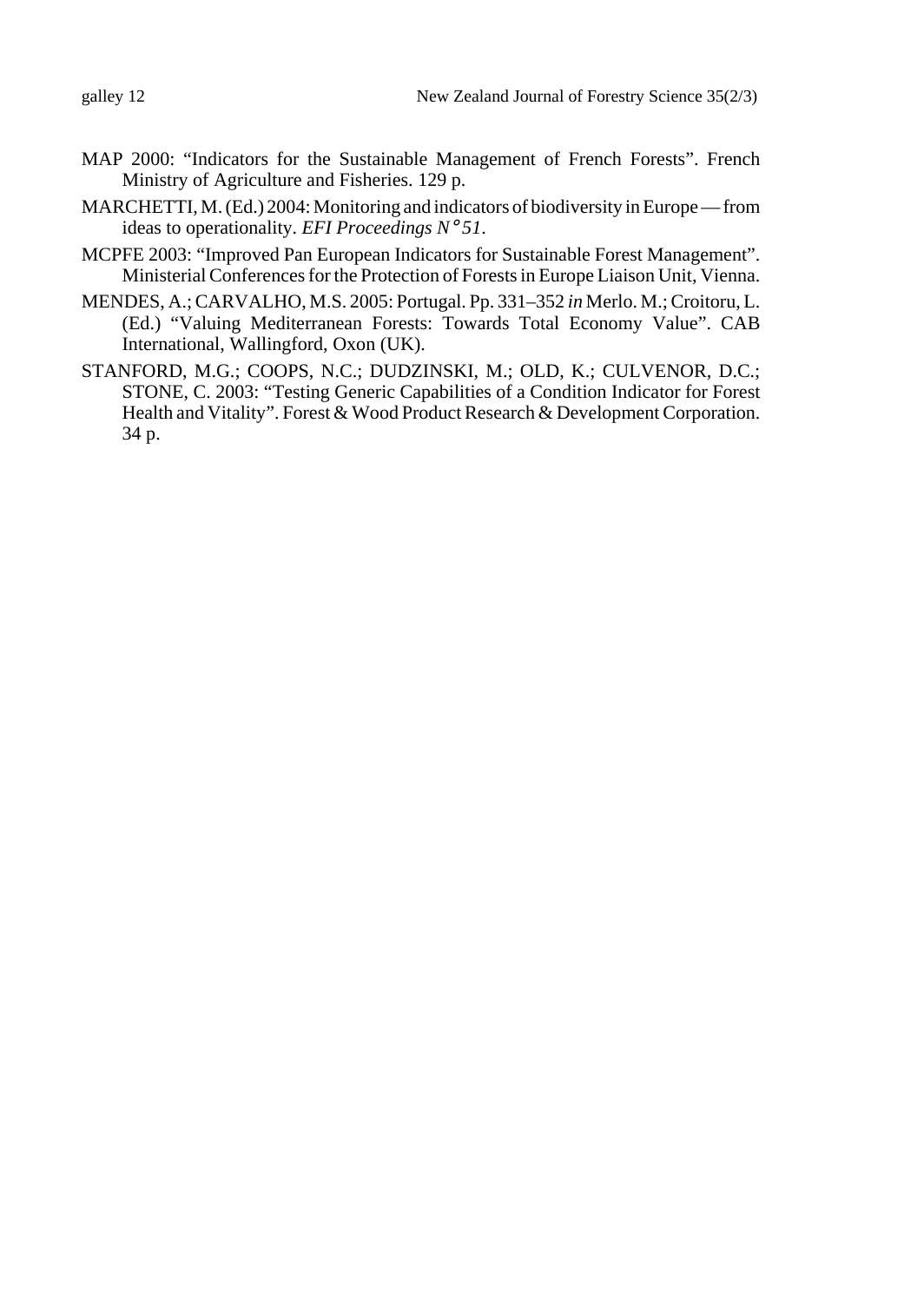|                                      | Atlantic regions         | TABLE 1-Summary of main characteristics of forest pilot zones for sustainable forest management indicator evaluation in European Union |              |                  |                            |                                                  |                                                  |
|--------------------------------------|--------------------------|----------------------------------------------------------------------------------------------------------------------------------------|--------------|------------------|----------------------------|--------------------------------------------------|--------------------------------------------------|
| region and<br>Pilot zone<br>country) | Location                 | Tree species                                                                                                                           | Area<br>(ha) | Forest<br>$(\%)$ | Elevation<br>$\widehat{E}$ | <b>Boundaries</b>                                | Ownership                                        |
| Western<br>Ireland                   | Mayo                     | Lodgepole pine<br>Sitka spruce                                                                                                         | 25000        | $\supseteq$      | $20 - 100$                 | Administrative<br>(county)                       | forestry<br>Farm                                 |
| Aquitaine<br>(France)                | Pontenx                  | Maritime pine                                                                                                                          | 100 000      | 83               | $0 - 50$                   | administrative<br>Watershed<br>nested in         | private<br>forests<br>90%                        |
| (Spain)<br>Euskadi                   | río Ibaizabal            | Pinus radiata                                                                                                                          | 50000        | 65               | $100 - 600$                | boundaries<br>Watershed                          | forestry<br>Private                              |
| (Spain)<br>Navarre                   | Roncesvalles             | <b>Beech</b><br>Oak                                                                                                                    | 18000        | 73.5             | 600-1200                   | Municipalities                                   | forest<br>Public                                 |
| (Spain)<br>Leon                      | Rio Carrion              | Corsican pine<br>Scots pine<br>Poplar                                                                                                  | 18600        | 26               | 800-1000                   | administrative<br>Watershed<br>nested in         | agricultural<br>forests in<br>Private            |
| (Spain)<br>Galicia                   | Guitirriz                | Eucalyptus globulus<br>Maritime pine<br>Pinus radiata                                                                                  | 45000        | 75               | 400-700                    | Municipalities<br>boundaries                     | community<br>Private and<br>landscape<br>forests |
| Portugal<br>Northern                 | Sousa Valley             | Maritime pine<br>$+ Eucalyptus$<br>ðak                                                                                                 | 77000        | 38               | $100 - 600$                | administrative<br>association in<br>Forest owner | private<br>forests<br>Small                      |
| Portugal<br>Central                  | Pinhal Interior<br>Norte | Eucalyptus globulus<br>Maritime pine                                                                                                   | 272000       | 55               | 600-1200                   | Administrative<br>zone (county)<br>boundaries    | rural areas<br>forests in<br>Private             |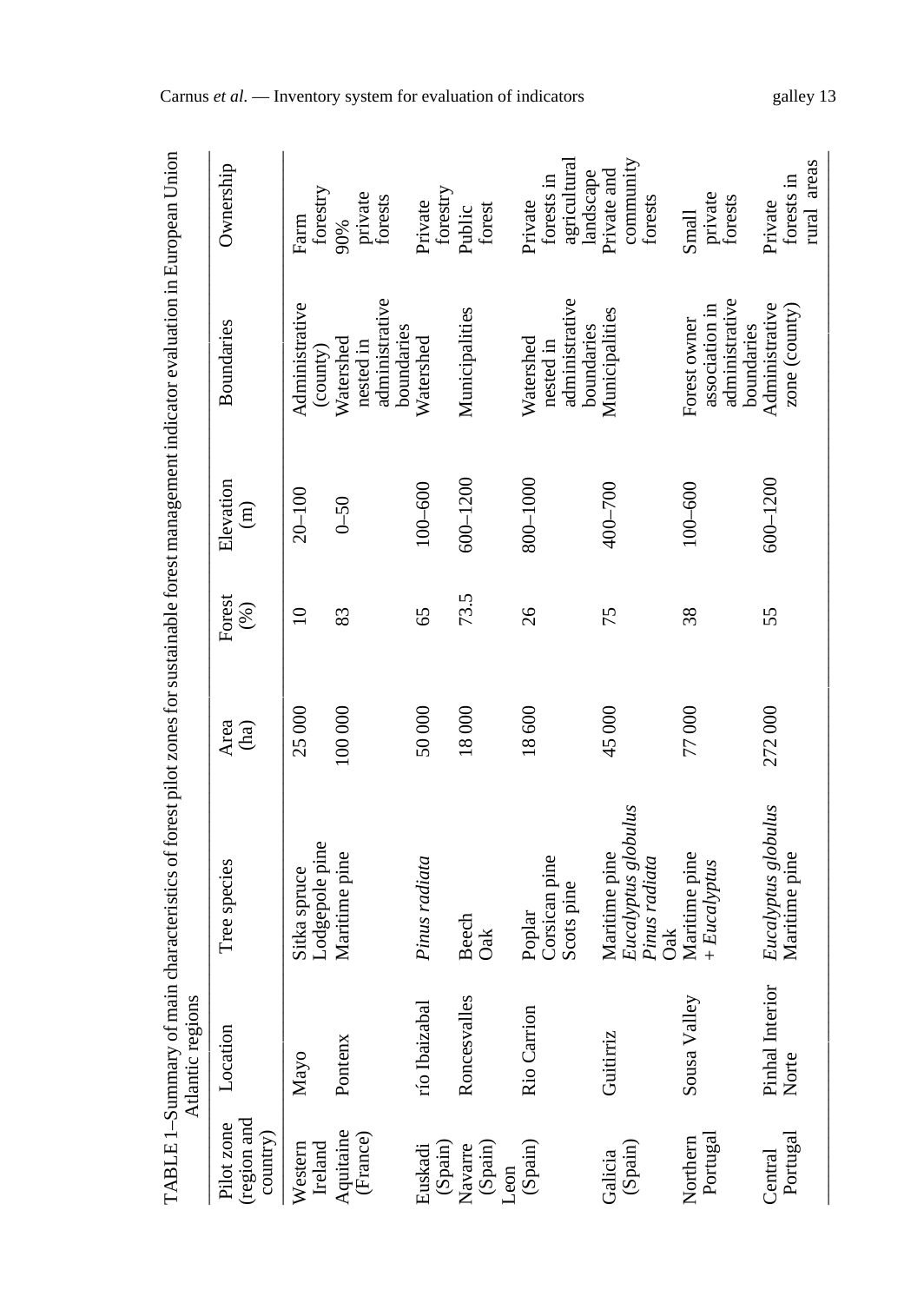

Location map of forest pilot zones in France, Ireland, Portugal, and Spain

| TABLE 2–Specific scientific studies by region and by sustainable forest management |  |  |  |  |  |
|------------------------------------------------------------------------------------|--|--|--|--|--|
| criterion                                                                          |  |  |  |  |  |

| Region            | Related criterion              |
|-------------------|--------------------------------|
| Western Ireland   | C1 : Carbon storage            |
| Aquitaine         | C4 : Biodiversity              |
| Euskadi           | C5 : Soil protection           |
| Navarra           | C1 : Carbon storage            |
| Castille y Leon   | C <sub>2</sub> : Forest health |
| Galicia           | C1 : Carbon storage            |
| Northern Portugal | C6 : Socio-economics           |
| Central Portugal  | C1 : Carbon storage            |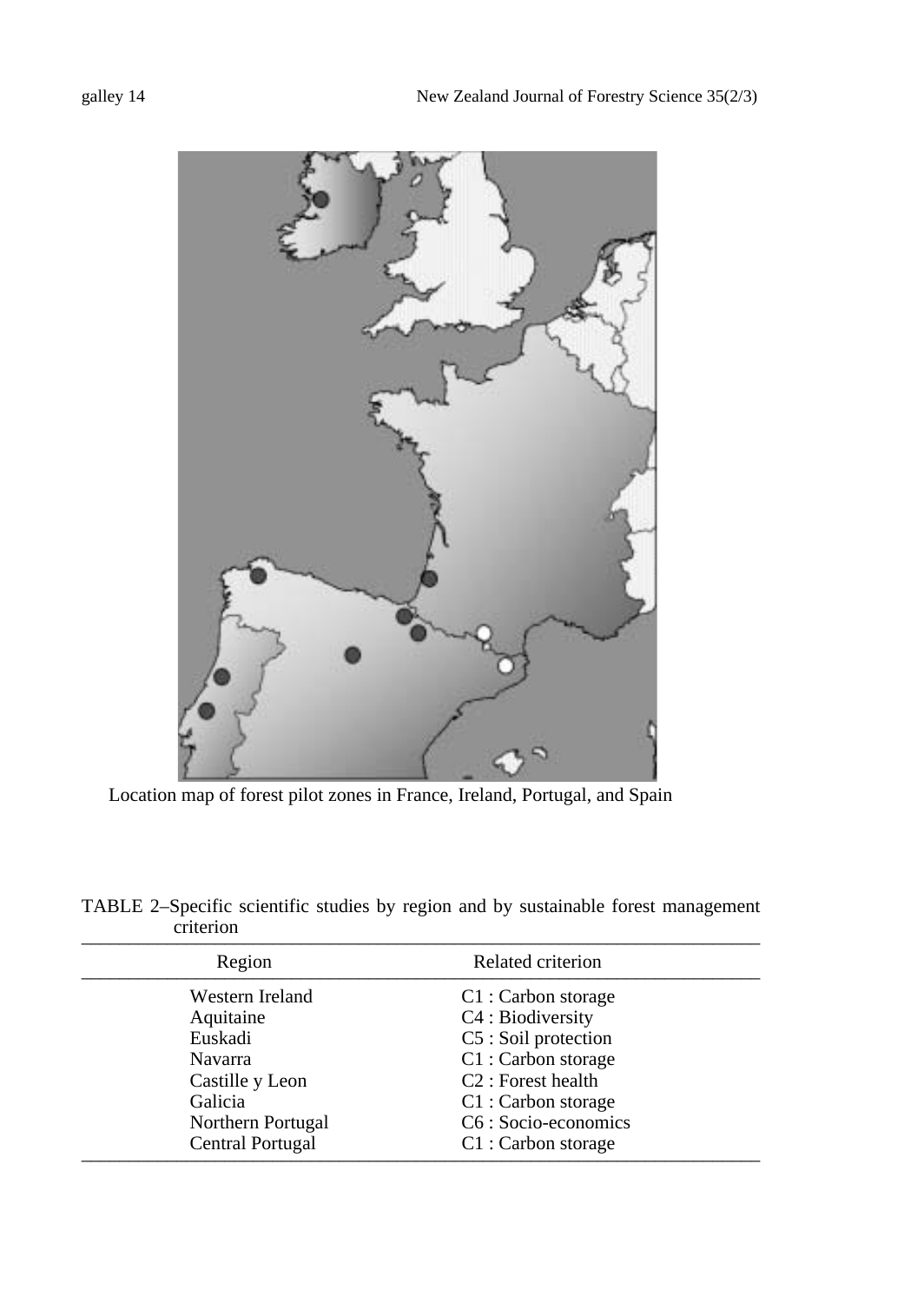|          | E 3-Selected indicators for all pilot zones with short description, origin, and work requested<br>TABI                                                                                             |                     |                                  |           |                           |                            |                   |
|----------|----------------------------------------------------------------------------------------------------------------------------------------------------------------------------------------------------|---------------------|----------------------------------|-----------|---------------------------|----------------------------|-------------------|
| Criteria | Short description                                                                                                                                                                                  |                     | Origin                           |           |                           | Type of work requested     |                   |
|          |                                                                                                                                                                                                    | Process             | process<br>in III                | Type      | (T2, 1)<br>$\mathbf{Map}$ | (T2,2)<br>Field            | Enquiry<br>(T2,3) |
|          | forest type and by availability<br>Area of forest and other wooded<br>for wood supply, and share of forest and other<br>tal land area<br>wooded land in tot<br>land, classified by<br>Forest area- | <b>MCPFE Vienna</b> | $\Xi$                            | Indicator | X                         |                            |                   |
|          | growing stock on forest and<br>other wooded land, classified by forest type<br>for wood supply<br>and by availability<br>Growing stock                                                             | <b>MCPFE Vienna</b> | 1.2                              | Indicator | X                         |                            |                   |
|          | PANSION FACTORS)<br>Carbon stock (EX                                                                                                                                                               | <b>MCPFE Vienna</b> | $\vec{r}$                        | Indicator | X                         |                            |                   |
|          | Carbon stock in the woody biomass (above and<br>below ground)                                                                                                                                      | <b>MCPFE Vienna</b> | 1.4.1                            | Indicator | $\boldsymbol{\mathsf{X}}$ | ×                          | X                 |
|          | Carbon stock in the soils                                                                                                                                                                          | <b>MCPFE Vienna</b> | 1.4.2                            | Indicator |                           | X                          |                   |
|          | Carbon in the dead wood stock                                                                                                                                                                      | IPCC                | 1.4.3                            | Indicator |                           |                            |                   |
|          | Carbon in the litter stock                                                                                                                                                                         | <b>PCC</b>          | 1.4.4                            | Indicator |                           |                            |                   |
|          | Carbon in the understorey                                                                                                                                                                          | PCC                 | 1.4.5                            | Indicator | ×                         | $\times\times\times\times$ |                   |
|          | Damages                                                                                                                                                                                            | MCPFE Vienna        | 2.4                              | Indicator |                           |                            |                   |
|          | Key factors for damages                                                                                                                                                                            | Expert group        |                                  | Verifiers |                           | $\times$                   |                   |
|          | ings<br>Increment and fell                                                                                                                                                                         | MCPFE Vienna        | $\overline{3,1}$                 | Indicator | ×                         |                            |                   |
|          | Roundwood harvested (value and volume)                                                                                                                                                             | MCPFE Vienna        |                                  | Indicator |                           | ×                          |                   |
|          | Non-wood products                                                                                                                                                                                  | MCPFE Vienna        |                                  | Indicator |                           |                            |                   |
|          | Forest under management plans                                                                                                                                                                      | MCPFE Vienna        | ci ci ci ci ci<br>Ci ci ci ci ci | Indicator | ×                         |                            | <b>xxxx</b>       |
|          | Accessibility                                                                                                                                                                                      | MCPFE Lisboa        |                                  | Indicator | X                         |                            |                   |
|          | Harvestability                                                                                                                                                                                     | MCPFE Lisboa        |                                  | Indicator | $\times \times$           |                            |                   |
|          | Tree species composition                                                                                                                                                                           | MCPFE Vienna        | $\overline{d}$                   | Indicator |                           |                            |                   |
|          | Vascular plant diversity                                                                                                                                                                           | Expert group        |                                  | Verifiers |                           |                            |                   |
|          | Carabid diversity                                                                                                                                                                                  | Expert group        |                                  | Verifiers |                           | <b>ທ ທ ທ</b>               |                   |
|          | Bird diversity                                                                                                                                                                                     | Expert group        |                                  | Verifiers |                           |                            |                   |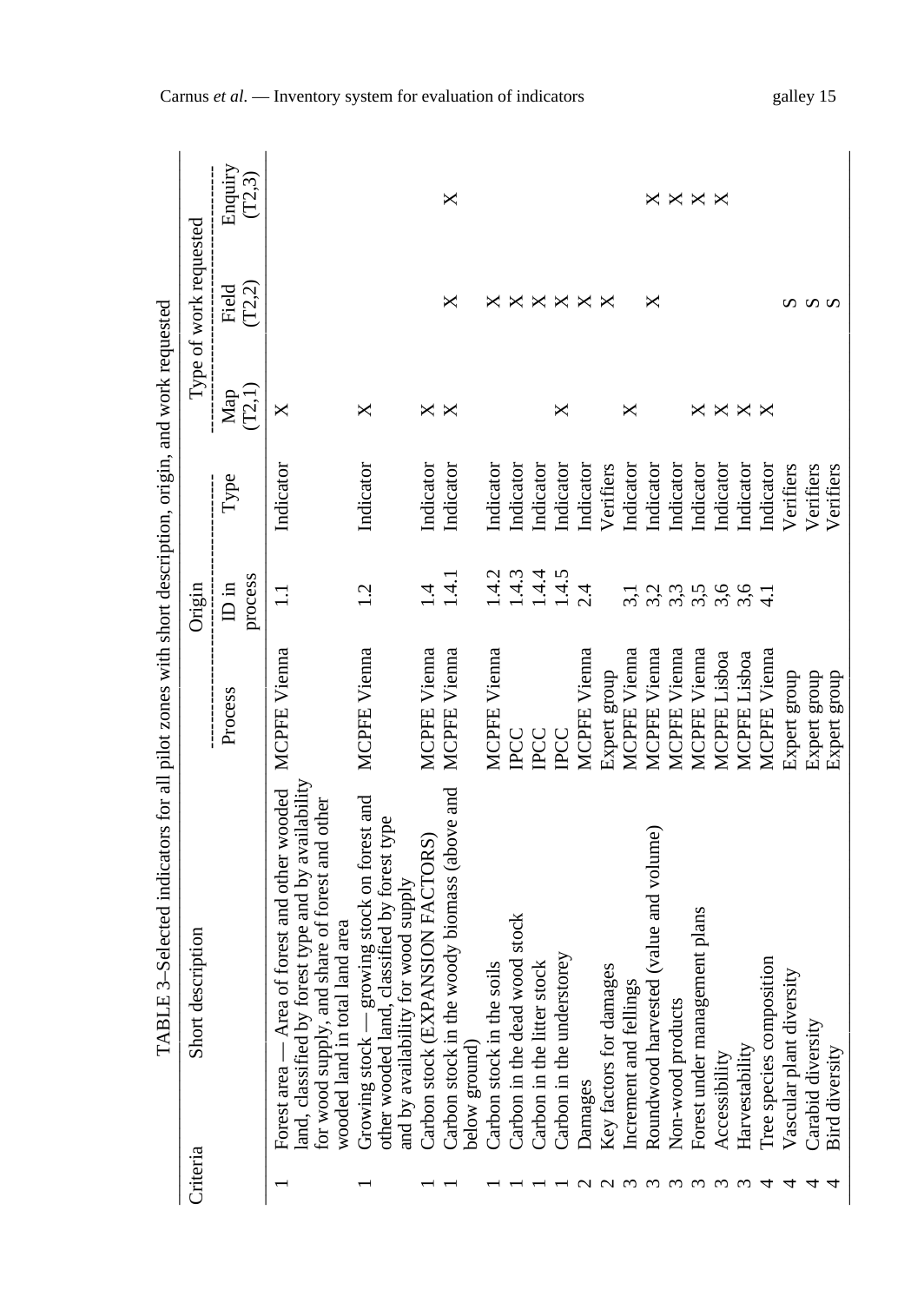|                           |                                                                                  | TABLE 3-cont.       |                              |           |                          |                        |                                  |
|---------------------------|----------------------------------------------------------------------------------|---------------------|------------------------------|-----------|--------------------------|------------------------|----------------------------------|
| Criteria                  | Short description                                                                |                     | Origin                       |           |                          | Type of work requested |                                  |
|                           |                                                                                  | Process             | process<br>ID in             | Type      | (T2,1)<br>$\mathbf{Map}$ | (T2,2)<br>Field        | Enquiry<br>(T2,3)                |
|                           | Habitat parameters                                                               | Expert group        |                              | Verifiers |                          | X                      |                                  |
|                           | Regeneration                                                                     | MCPFE Vienna        | 4.2                          | Indicator | ×                        |                        |                                  |
|                           | Naturalness                                                                      | MCPFE Vienna        | 4,3                          | Indicator | ×                        |                        |                                  |
| 4                         | Introduced tree species                                                          | MCPFE Vienna        |                              | Indicator | $\times$                 |                        |                                  |
| 4                         | Deadwood                                                                         | MCPFE Vienna        | नं नं<br>नं पं नं<br>नं पं न | Indicator |                          | ×                      |                                  |
| 4                         | andscape pattern                                                                 | MCPFE Vienna        |                              | Indicator | ×                        |                        |                                  |
|                           | Percentage and length of stream with appropriate Expert group<br>riparian buffer |                     |                              | Indicator | ×                        |                        |                                  |
|                           | Potential erosion risk                                                           | Expert group        |                              | Indicator |                          |                        |                                  |
|                           | Road/trail density in the riparian areas                                         | Expert group        |                              | Indicator | $\times$ $\times$        |                        |                                  |
| いいいい                      | Soil carbon stock and water holding capacity                                     | MCPFE Vienna        | 1.4.2r                       | Indicator |                          |                        |                                  |
|                           | Nutrient status / total depth - water table depth                                | MCPFE Vienna        | 2.2                          | Indicator |                          | ×                      |                                  |
|                           | Total nutrient stocks & nutrient balance                                         | Expert group        |                              | Indicator |                          |                        |                                  |
|                           | Fast visual assessment of soil disturbance                                       | Expert group        |                              | Indicator |                          | $\times \times \infty$ |                                  |
|                           | Soil disturbance related to standard forest                                      | Expert group        |                              | Indicator |                          |                        |                                  |
|                           | management activities                                                            |                     |                              |           |                          |                        |                                  |
| n                         | Physical characterisation of soil disturbance                                    | Expert group        |                              | Verifiers |                          | Ω                      |                                  |
|                           | categories                                                                       |                     |                              |           |                          |                        |                                  |
| ७                         | Forest holdings                                                                  | <b>MCPFE Vienna</b> | 5                            | Indicator |                          |                        | ×                                |
| $\circ$                   | Net revenue                                                                      | MCPFE Vienna        |                              | Indicator |                          |                        |                                  |
| $\circ \circ \circ \circ$ | vices<br>Expenditure for ser-                                                    | MCPFE Vienna        | 6,4<br>6,4                   | Indicator |                          |                        | $\times\times\times\times\times$ |
|                           | Forest sector workforce                                                          | MCPFE Vienna        | 6,5                          | Indicator |                          |                        |                                  |
|                           | Occupational safety and health                                                   | MCPFE Vienna        | 6,6                          | Indicator |                          |                        |                                  |
|                           | Accessibility for recreation                                                     | MCPFE Vienna        | 6,10                         | Indicator |                          |                        |                                  |
|                           | Total economic value of forest production                                        | Expert group        |                              | Indicator |                          |                        |                                  |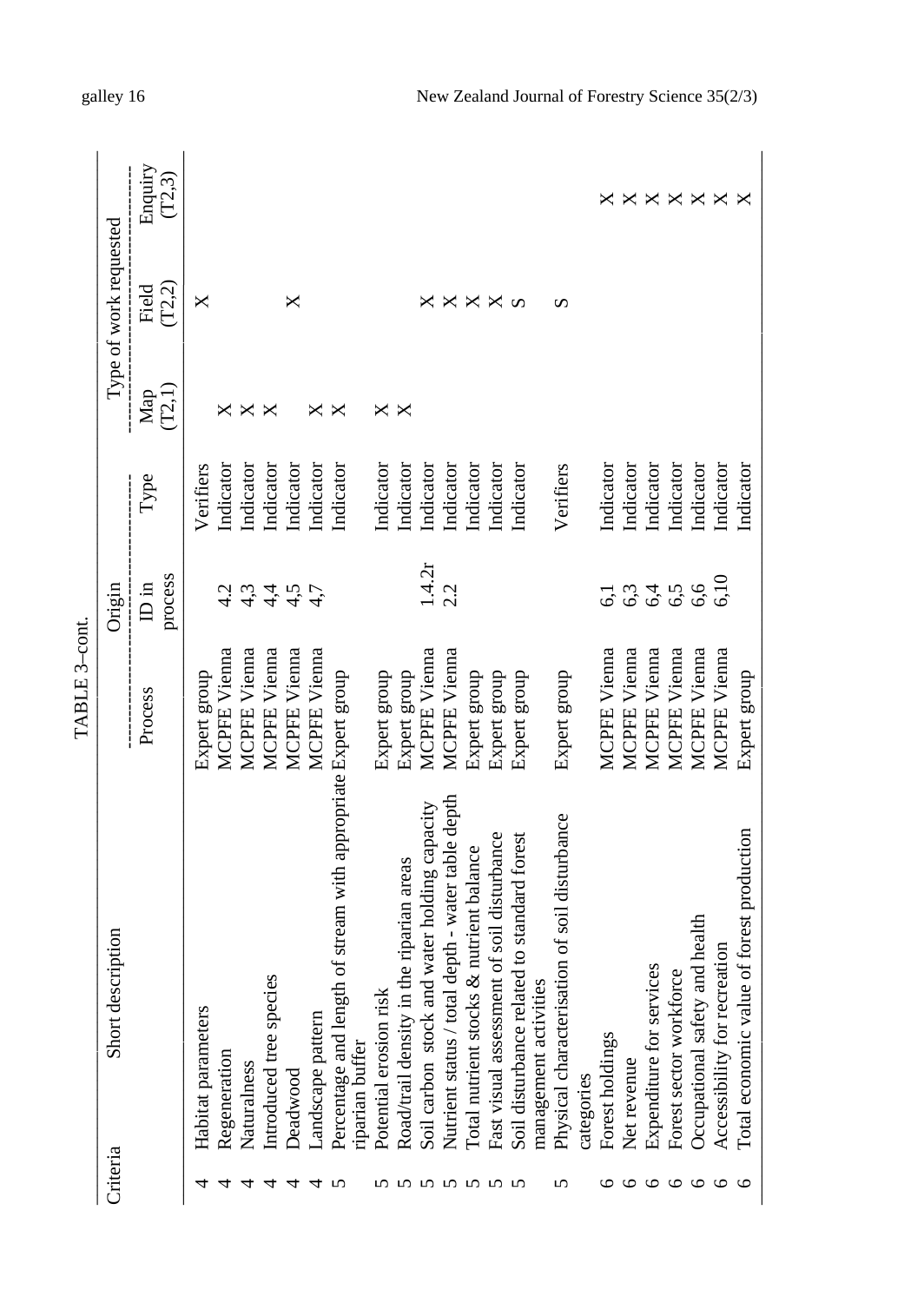|                                                                                          |                         | Portugal<br>ں      |                                                                                                                                                                                                         |                                                                                                                                              |                                      |                                              |                                                |                               |                               |                           |         |                         |                        |                                        |                   |                               |               |                |                              |                          |                   |                |
|------------------------------------------------------------------------------------------|-------------------------|--------------------|---------------------------------------------------------------------------------------------------------------------------------------------------------------------------------------------------------|----------------------------------------------------------------------------------------------------------------------------------------------|--------------------------------------|----------------------------------------------|------------------------------------------------|-------------------------------|-------------------------------|---------------------------|---------|-------------------------|------------------------|----------------------------------------|-------------------|-------------------------------|---------------|----------------|------------------------------|--------------------------|-------------------|----------------|
|                                                                                          |                         | Portugal<br>Z      |                                                                                                                                                                                                         |                                                                                                                                              |                                      |                                              |                                                |                               |                               |                           |         |                         |                        |                                        |                   |                               |               |                |                              |                          |                   |                |
|                                                                                          |                         | Galicia            |                                                                                                                                                                                                         |                                                                                                                                              |                                      |                                              |                                                |                               |                               |                           |         |                         |                        |                                        |                   |                               |               |                |                              |                          |                   |                |
|                                                                                          |                         | Castilla<br>y Leon |                                                                                                                                                                                                         |                                                                                                                                              |                                      |                                              |                                                |                               |                               |                           |         |                         |                        |                                        |                   |                               |               |                |                              |                          |                   |                |
|                                                                                          | Priority for evaluation | Euskadi            |                                                                                                                                                                                                         |                                                                                                                                              |                                      |                                              |                                                |                               |                               |                           |         |                         |                        |                                        |                   |                               |               |                |                              |                          |                   |                |
|                                                                                          |                         | Navarre            |                                                                                                                                                                                                         |                                                                                                                                              |                                      |                                              |                                                |                               |                               |                           |         |                         |                        |                                        |                   |                               |               |                |                              |                          |                   |                |
|                                                                                          |                         | Aquitaine          |                                                                                                                                                                                                         |                                                                                                                                              |                                      |                                              |                                                |                               |                               |                           |         |                         |                        |                                        |                   |                               |               |                |                              |                          |                   |                |
|                                                                                          |                         | Ireland            |                                                                                                                                                                                                         | $\mathbf{\sim}$                                                                                                                              |                                      |                                              |                                                |                               |                               |                           |         |                         |                        |                                        |                   |                               |               |                |                              |                          |                   |                |
| TABLE 4-Indicators with priority for evaluation in each region (1 high, 2 medium, 3 low) | Short description       |                    | forest type and by availability<br>Area of forest and other wooded<br>nd share of forest and other<br>tal land area<br>land, classified by 1<br>for woodsupply, an<br>wooded land in to<br>Forest area- | growing stock on forest and<br>I, classified by forest type<br>y for wood supply<br>other wooded land<br>and by availabilit<br>Growing stock | PANSION FACTORS)<br>Carbon stock (EX | e woody biomass (above<br>Carbon stock in th | Carbon stock in the soils<br>and below ground) | Carbon in the dead wood stock | stock<br>Carbon in the litter | Carbon in the understorey | Damages | Key factors for damages | Increment and fellings | Roundwood harvested (value and volume) | Non-wood products | Forest under management plans | Accessibility | Harvestability | osition<br>Tree species comp | Vascular plant diversity | Carabid diversity | Bird diversity |
|                                                                                          | Criteria                |                    |                                                                                                                                                                                                         |                                                                                                                                              |                                      |                                              |                                                |                               |                               |                           |         |                         |                        | ოოო                                    |                   |                               |               |                |                              |                          |                   |                |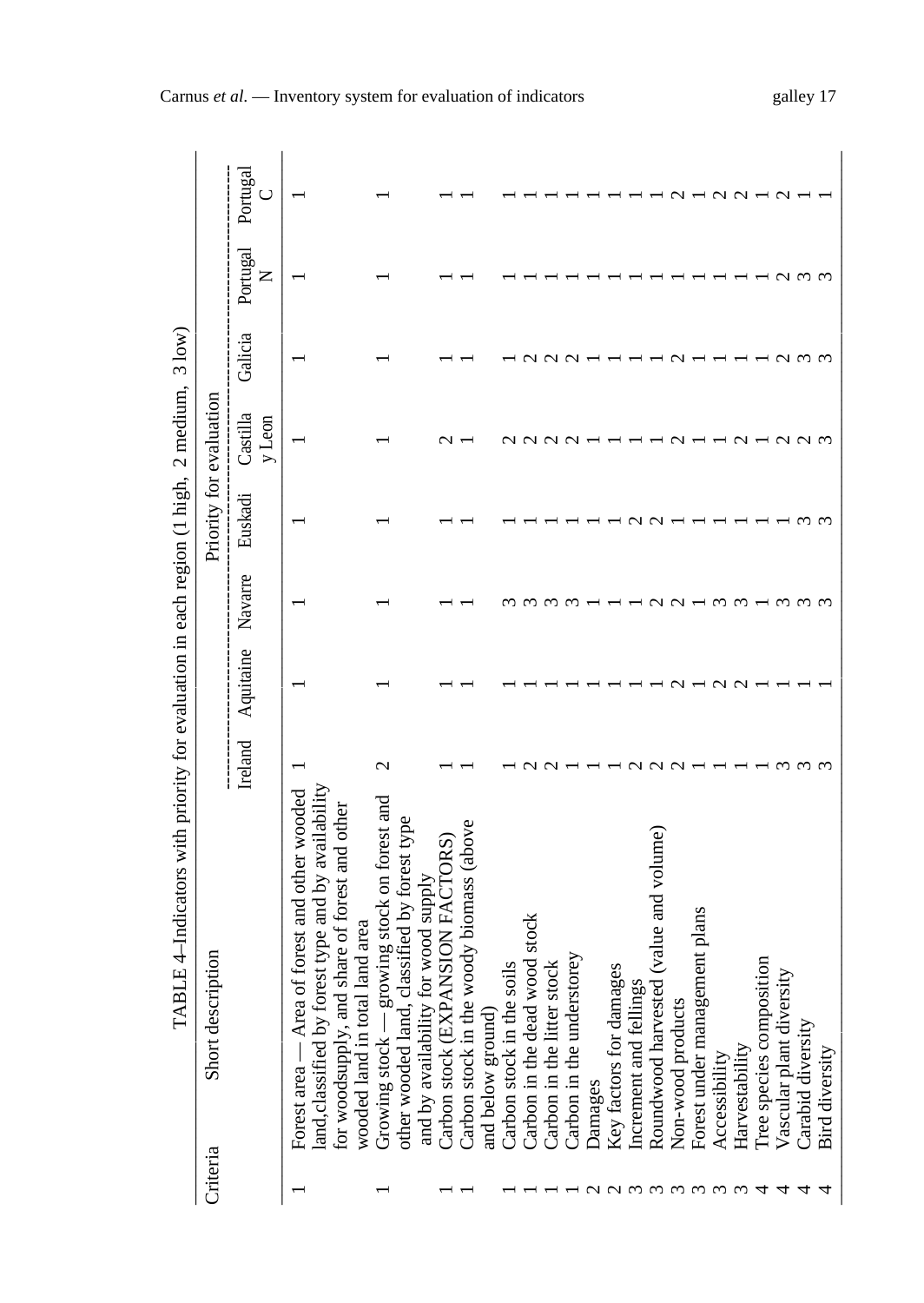|              |                                                  |                    | TABLE 4-CONT.        |         |                         |                    |               |               |          |
|--------------|--------------------------------------------------|--------------------|----------------------|---------|-------------------------|--------------------|---------------|---------------|----------|
| Criteria     | Short description                                |                    |                      |         | Priority for evaluation |                    |               |               |          |
|              |                                                  | Ireland            | Aquitaine            | Navarre | Euskadi                 | Castilla<br>y Leon | Galicia       | Portugal<br>z | Portugal |
| ↴            | Habitat parameters                               |                    |                      |         |                         |                    |               |               |          |
|              | Regeneration                                     |                    |                      |         |                         |                    |               |               |          |
|              | Naturalness                                      |                    |                      | りい      |                         | г                  |               |               |          |
|              | cies<br>Introduced tree spe                      |                    |                      |         |                         |                    |               |               |          |
| 4 4 4 4 4 70 | Deadwood                                         |                    |                      | 99 S    |                         |                    |               | $Q \cap Q$    |          |
|              | Landscape pattern                                |                    |                      |         |                         |                    |               |               |          |
|              | Percentage and length of stream with             |                    |                      |         |                         |                    |               |               |          |
|              | appropriate riparian buffer                      |                    |                      |         |                         |                    |               |               |          |
|              | ्रङ<br>Potential erosion ri                      | $\scriptstyle\sim$ |                      |         |                         |                    |               |               |          |
|              | in the riparian areas<br>Road/trail density      |                    |                      |         |                         |                    |               |               |          |
|              | and water holding capacit<br>Soil carbon stock   |                    |                      |         |                         |                    |               |               |          |
| nnnnnnn      | Nutrient status / total depth- water table depth |                    |                      |         |                         |                    |               |               |          |
|              | Total nutrient stocks & nutrient balance         |                    |                      |         |                         |                    |               |               |          |
|              | Fast visual assessment of soil disturbance       |                    |                      |         |                         |                    |               |               |          |
|              | Soil disturbance related to standard forest      | w u                | U U                  | $\sim$  |                         |                    |               | $\sim$        | $\sim$   |
|              | management activities                            |                    |                      |         |                         |                    |               |               |          |
| S            | Physical characterisation of soil disturbance    |                    |                      | $\sim$  |                         |                    |               |               |          |
|              | categories                                       |                    |                      |         |                         |                    |               |               |          |
|              | Forest holdings                                  |                    |                      |         |                         |                    |               |               |          |
|              | Net revenue                                      |                    |                      |         |                         | r                  |               |               |          |
|              | Expenditure for services                         |                    | $\sim$ $\sim$ $\sim$ | amaaa   | ころころし                   | 1 N N N H          | $\sim$        |               |          |
|              | Forest sector workforce                          |                    |                      |         |                         |                    |               |               |          |
|              | y and health<br>Occupational safet               |                    |                      |         |                         |                    |               |               |          |
| 0000000      | Accessibility for recreation                     | $\mathbf{\Omega}$  | 99 V                 |         |                         |                    | $\sim$ $\sim$ |               |          |
|              | Total economic value of forest production        |                    |                      | $\sim$  | $\overline{\circ}$      | $\sim$             | $\sim$        |               |          |